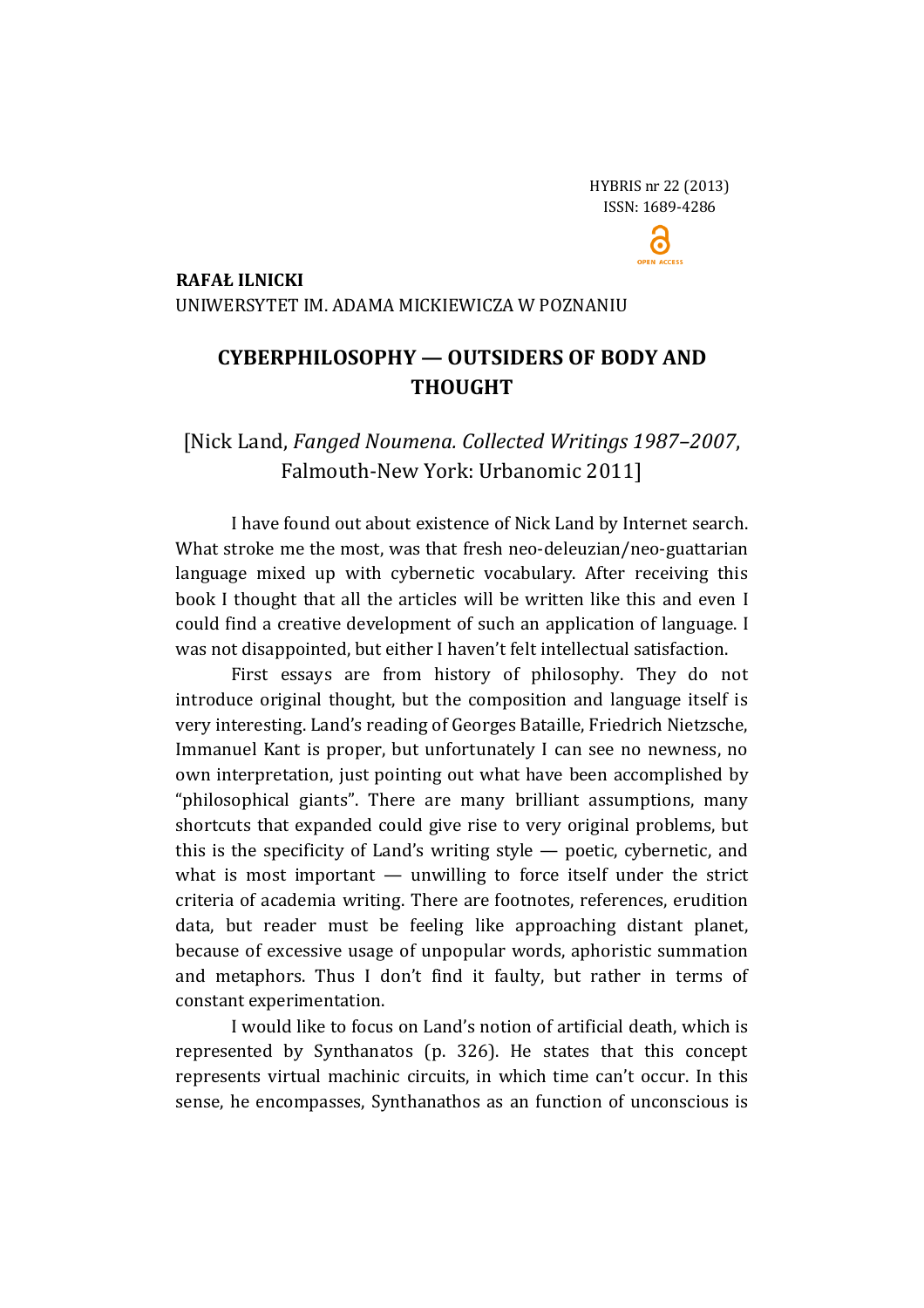### *Rafał Ilnicki Cyberphilosophy – Outsiders of Body and Space*

timeless. This passage is very Deleuzian — one may say, that as all Land's writings, but this fragment especially resembles passages from *Difference and Repetition*. What is most important and worthy mentioning — synthetic death is today's quest for immortality. Although I don't have intellectual satisfaction from this passage, because Land jumps from one conclusion to another without expanding his thought and arguments. So there is a benefit and a loss from being academic outsider  $-$  if not in the sense of complete depart from university, then in weaker meaning as one that don't have to use all the methods of history of philosophy validated by local scientific committees. We should remember about Land's writing style philosophically infused, but essayistic. Returning to the concept of Synthanathos  $-$  I can't fully agree with Land's assumption, that "Inorganic Thanathos wrecks order, organic Eros preserves it, and as carbon-dominium is softened-up by machine plague, deterritorializing replicants of nomad-cyberrevolution close in upon the reterritotrializing reproducers of the sedentary human security system, hacking into the macropod" (p. 330). I think that Land misses one thing — when talking about cybernetics and using it as an method such a binary oppositions wouldn't be necessary, because all that is would be located as an bio-technical form. So as in the material, visible, machinic plane of existence, same "laws" should inherit obligation to cross basic distinctions for life/death, organism/inorganic, living/machine and so on. Ludwig Wittgenstein said that "philosophical problems arise when *language* goes on holiday". Land's language haven't been anywhere but in holidays. It's not an accusation, but exposing a plain fact, when we use technical methods of expressing our thought and ideas, we have to look into consequences of such a freedom of articulations of relation between philosophical, psychoanalytical and cybernetic terms. His literary style is very smooth and surely there is no re-mixing concepts from mentioned disciplines to delude potential reader.

Although there are too much metaphors, not literally, but when Land uses philosophical and cybernetics notions and combines them I could not get the impression, that essence of this writing is pure metaphoric with a little or none reference to the external world, where real-material technologies (even considered in their ontological and metaphysical function) interact at the plane of existence.